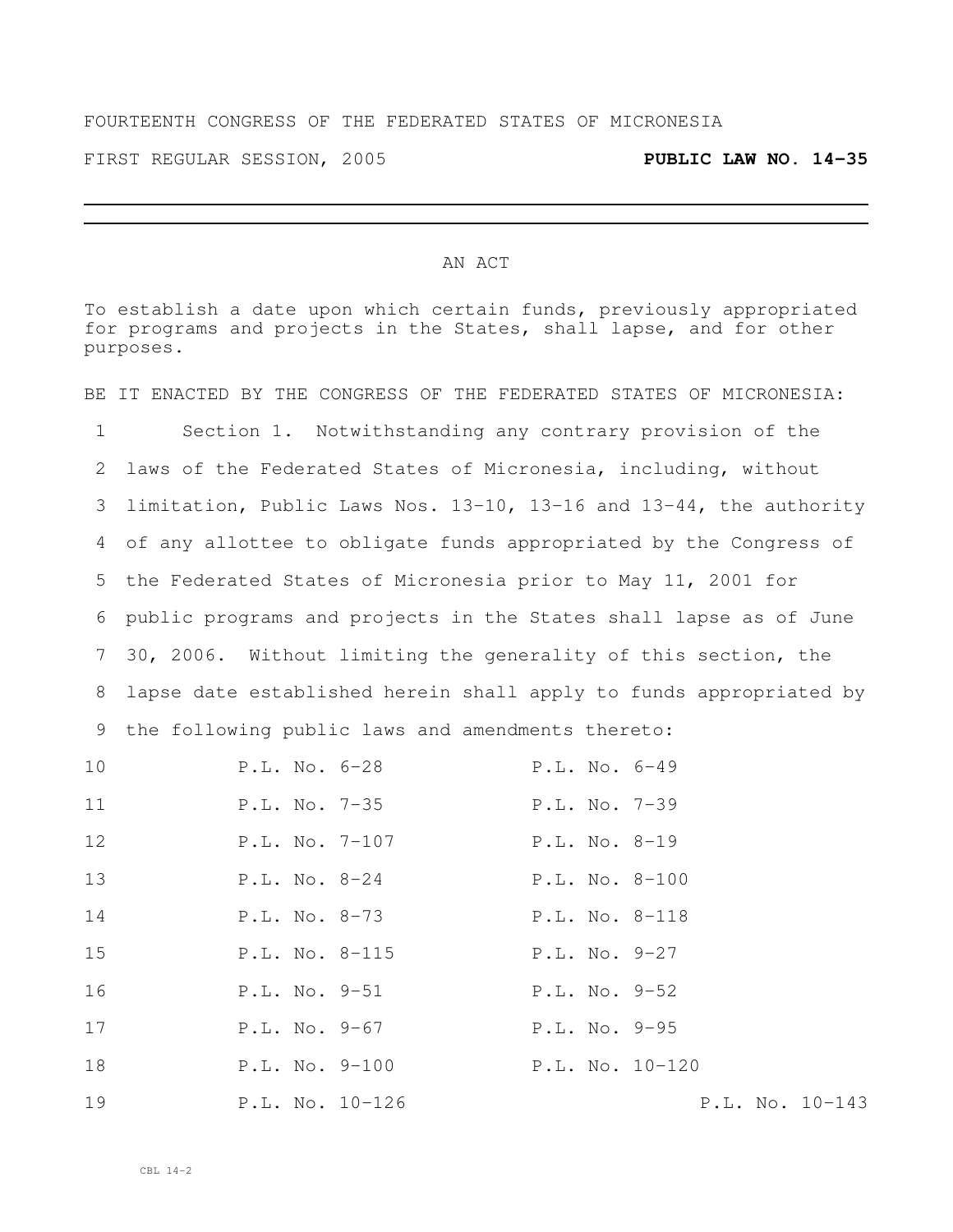| $\mathbf 1$       | $P.L. No. 11-27$                                                   | P.L. No. 11-36 |
|-------------------|--------------------------------------------------------------------|----------------|
| 2                 | $P.L. No. 11-44$                                                   | P.L. No. 11-59 |
| 3                 | Section 2. All funds which are subject to the lapse date           |                |
| 4                 | established by this Act shall revert to a fund entitled "FY 2006   |                |
| 5                 | Project Fund" that is hereby created within the General Fund.      |                |
| 6                 | Such funds shall be held in the FY 2006 Project Fund for use in    |                |
| 7                 | respect of social and economic development projects in the states, |                |
| 8                 | subject to appropriation by Congress. Within said FY 2006 Project  |                |
| 9                 | Fund, the Department of Finance and Administration shall maintain  |                |
| 10 <sup>°</sup>   | a separate account for each Election District and for the at-large |                |
| 11                | needs of each State to hold those lapsed funds that, prior to      |                |
| $12 \overline{ }$ | lapsing, had been appropriated for projects in such Election       |                |
| 13                | District or for such at-large needs. Appropriations from the FY    |                |
| 14                | 2006 Project Fund shall be made to each Election District and to   |                |
| 15                | the at-large needs of each State only as permitted by the balance  |                |
| 16                | of funds in the account maintained for that District or that       |                |
| 17                | State's at-large needs.                                            |                |

 Section 3. No later than sixty days following the effective date of this act, the Secretary of Finance and Administration shall submit a report to the Congress of the Federated States of Micronesia setting forth (a) a list, broken down by the Election District or State at-large needs to which the funds were appropriated, of all public project accounts with a positive balance of unobligated funds as of June 30, 2006; (b) the amount of the balance in each such account; (c) the total amount, for

of 3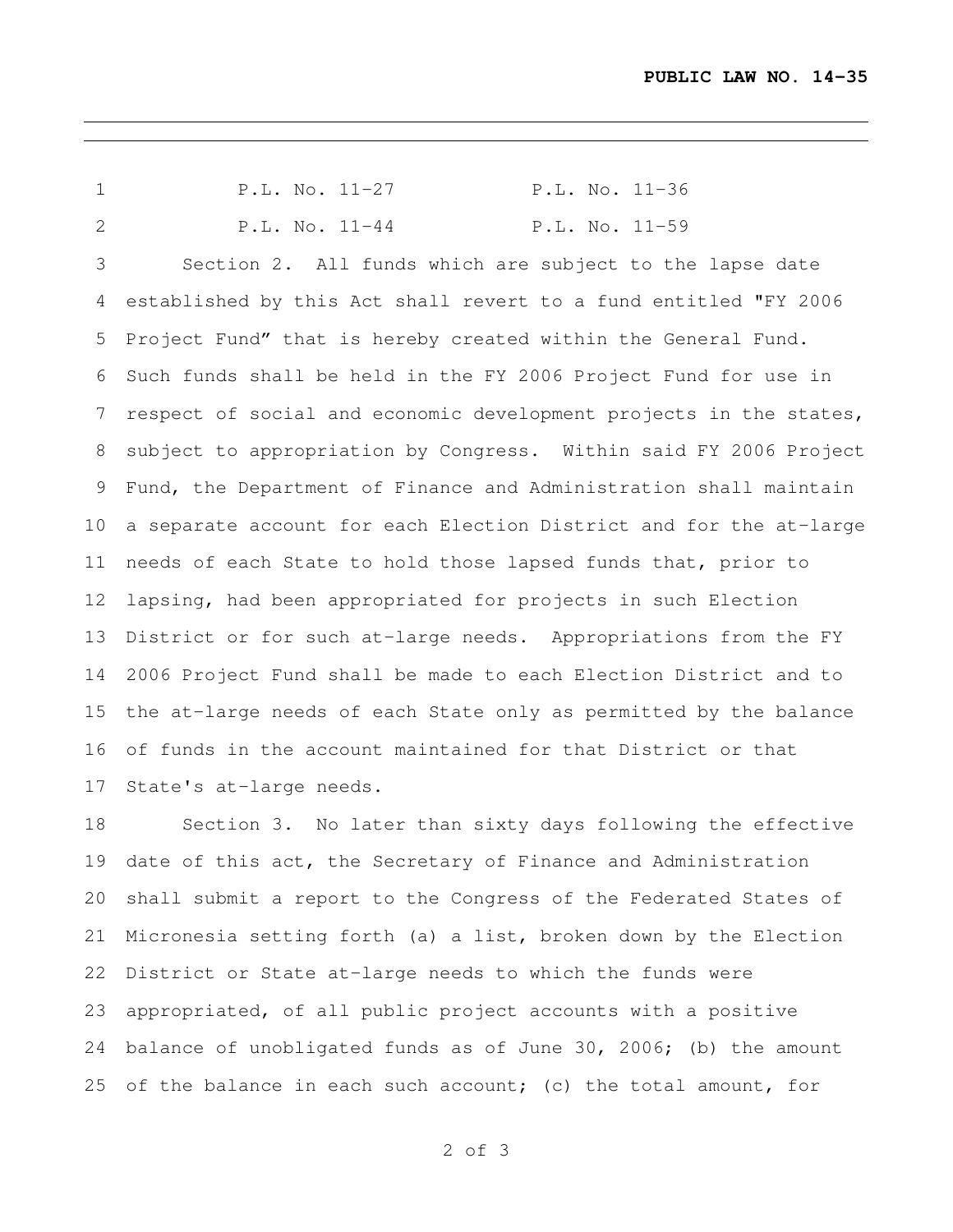<u> 1989 - Johann Stein, marwolaethau a bhann an t-Amhair an t-Amhair an t-Amhair an t-Amhair an t-Amhair an t-A</u>

| 1             | each Election District and each State's at-large needs, of the    |
|---------------|-------------------------------------------------------------------|
| $\mathbf{2}$  | funds that lapsed on June 30, 2006 by virtue of this Act; and (d) |
| 3             | the total balance of funds in the FY 2006 Project Fund and each   |
| 4             | account therein.                                                  |
| 5             | Section 4. This act shall become law upon approval by the         |
| 6             | President of the Federated States of Micronesia or upon its       |
| 7             | becoming law without such approval.                               |
| 8             |                                                                   |
| $\mathcal{G}$ |                                                                   |
| 10            |                                                                   |
| 11            | November 4 2005                                                   |
| 12            |                                                                   |
| 13            |                                                                   |
| 14            |                                                                   |
| 15            |                                                                   |
| 16            | /s/Joseph J. Urusemal<br>Joseph J. Urusemal                       |
| 17            | President<br>Federated States of Micronesia                       |
| 18            |                                                                   |
| 19            |                                                                   |
| 20            |                                                                   |
| 21            |                                                                   |
| 22            |                                                                   |
| 23            |                                                                   |
| 24            |                                                                   |
| 25            |                                                                   |